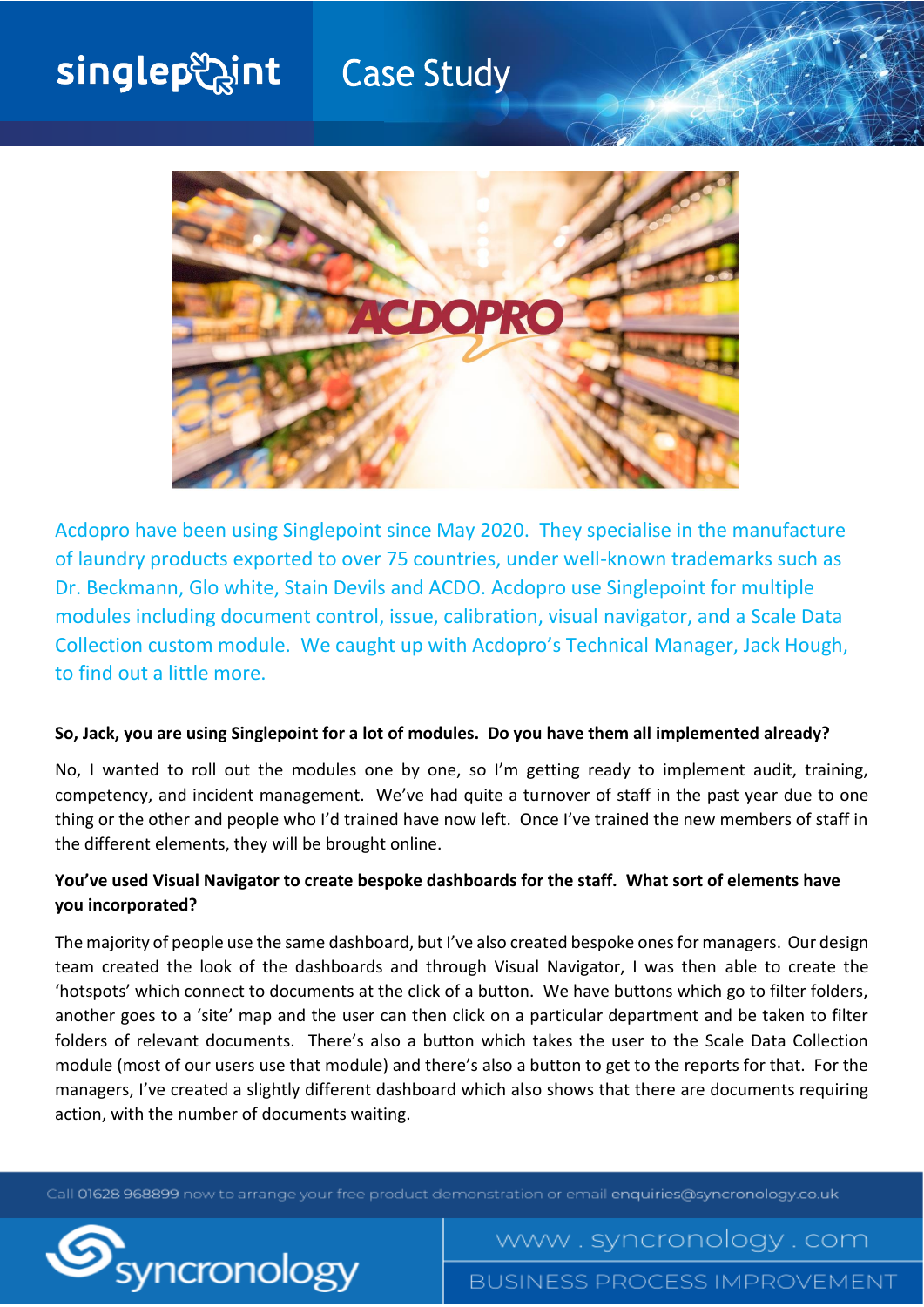## **What do you see as the benefits of having a custom module created for you (the Scale Data Collection module)?**

We were using a piece of software which ONLY did the Scale Data Collection. With Singlepoint, we have a whole package which incorporates many modules, but we were also able to remove elements of our old system which weren't needed and add new requirements. The users feel that it's miles better. They can now see if they've made a mistake and can rectify it. Alarms can now be raised for a production line, and everybody can see where the issue is from the software, rather than having to go onto the shopfloor to locate the alarm. Some quality 'near misses' have been automated and they go directly to the Issue module. It's speeded up the previous process and added extra functionality, so it's become more efficient. Our reports are created every 30 minutes on every production line (we have 6 running at once).

## **You've also been using document control. How has that been improved by using an electronic process?**

We previously had a process of signing in new products on a sheet in a folder with various physical signatures required. This needed to go around multiple departments and could quite easily get lost, so people were 'skipping' procedures if they didn't want to wait. Now we're able to use a simple sign-off with automated emails so the managers know that documents are awaiting approvals. As the manager's dashboard that has been created also shows these documents, it's a 'belt and braces' approach.

## **Are there any other modules that you'd like to change from a manual process?**

Yes, I'd like to create a LIMS system for laboratory information. It's only simple chemical testing and with some training from Syncronology, I should be able to create that. Syncronology are aware that I want this training and are happy to talk to me about this when I'm ready.

## **How satisfied are you with the service you receive from Syncronology?**

It's been good so far. With training starting at the beginning of the Covid-19 pandemic, the sessions have all been done remotely which has benefitted us as we had sites in Germany that wanted to take part. Being able to record the sessions has been invaluable as I wanted to be the first port of call for users and if I've been unsure, I've been able to look back at the videos. Another upside is that I'll be able to edit the videos into sections and then make them available to the users.

## **Why did you choose Singlepoint over other software you'd seen?**

I didn't see that many products as I wanted something specific. I'd been using another product that Syncronology support in my previous company so I wanted to see what Singlepoint could do. I didn't find another package that could give me as much as I wanted, but which also showed me modules that I didn't know I needed but did! Also being able to see how a customised module could work on the demonstration was a big win.

Call 01628 968899 now to arrange your free product demonstration or email enquiries@syncronology.co.uk



www.syncronology.com **BUSINESS PROCESS IMPROVEMENT**